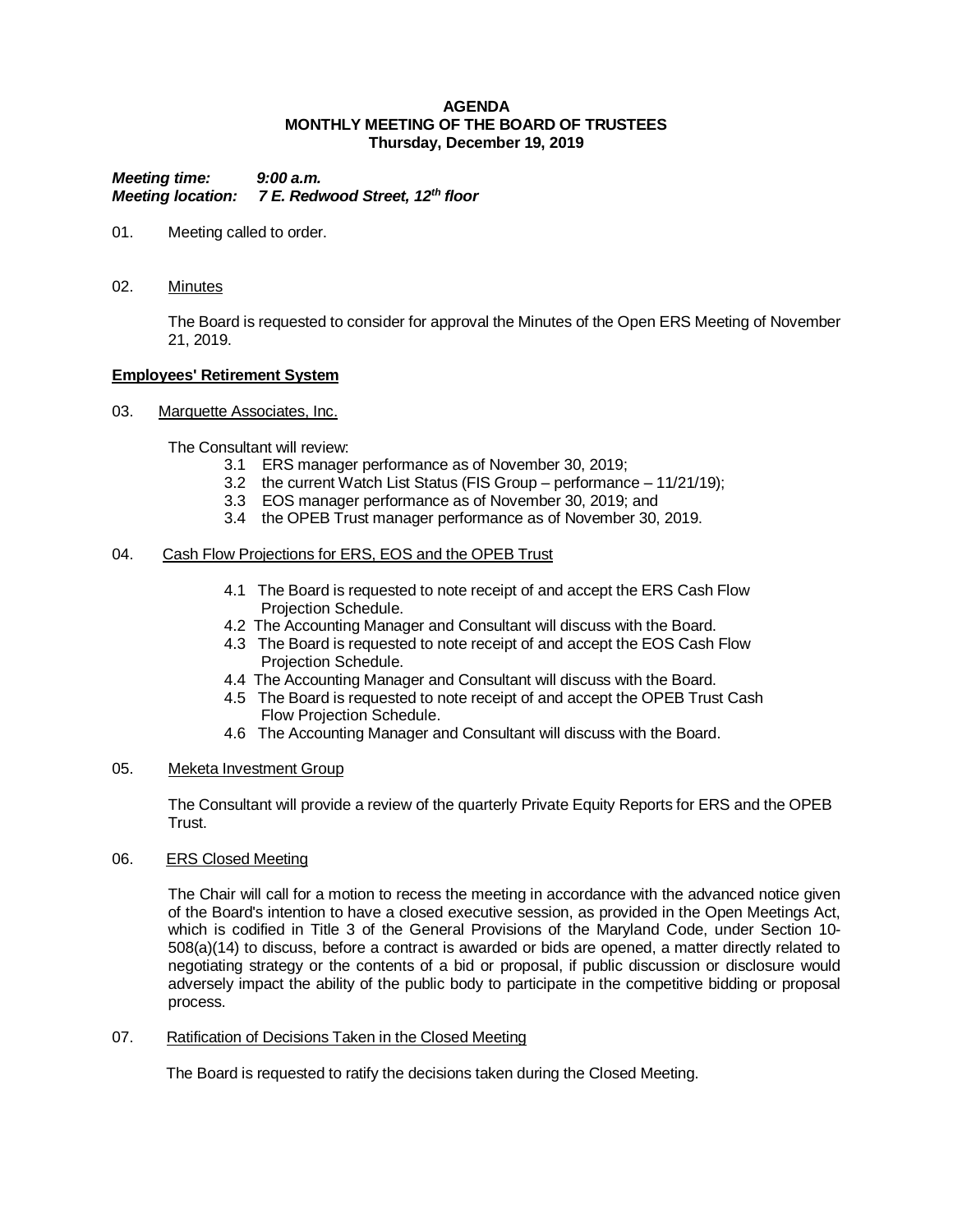## 08. Comprehensive Annual Financial Reports ("CAFRs") and Popular Annual Financial Reports ("PAFRs")

- The Board is requested to note receipt of the June 30, 2019 CAFRs and PAFRs for ERS and EOS.
- The Accounting Manager will provide an overview of the reports for the Board.
- The Board is requested to accept the CAFRs and PAFRs.

### 09. Annual Budget for Fiscal Year 2021

- The Board is requested to note receipt of the Proposed Annual Administrative Budget for Fiscal Year 2021. (*The report will be distributed at the Board Meeting.)*
- The Executive Director and staff will review the information with the Board.
- The Board is requested to discuss and approve the budget.

#### 10. Investment Analysis of the ERS, EOS and the OPEB Trust

The Board is requested to note receipt of;

- 10.1 the Summary of Compliance as of October 31, 2019;
- 10.2 the Asset Allocation and Pro-Forma as of November 30, 2019;
- 10.3 the Chart of Statement of Net Assets as of November 30, 2019; and
- 10.4 the Statement of Changes in Plan Net Assets as of November 30, 2019.

#### 11. Benefit Approvals and Decisions of the Hearing Examiners

- The Board is requested to note receipt of and accept the Retirement Benefits Listing for the January 1 payroll according to the attached schedules, and to
- Note the Decisions and Findings of Fact rendered by the Panel of Hearing Examiners.

#### 12. Trustee Retiree Election Results

• The Executive Director will review the election results with the Board.

## 13. Election of Board Chair

- The Executive Director will review the *Policy and Procedures for Electing Chair and Vice-Chair of the Board of Trustees* (12/17/15) with the Board.
- The Board will hold an election for Chair.

#### 14. Project Status Report

The Executive Director will update the Board on various projects.

- Manager contracts
- Administrative expenses November 2019
- Staffing
- Scanning Project
- Ethics Training
- PTG Project & Hybrid Membership Cleanup